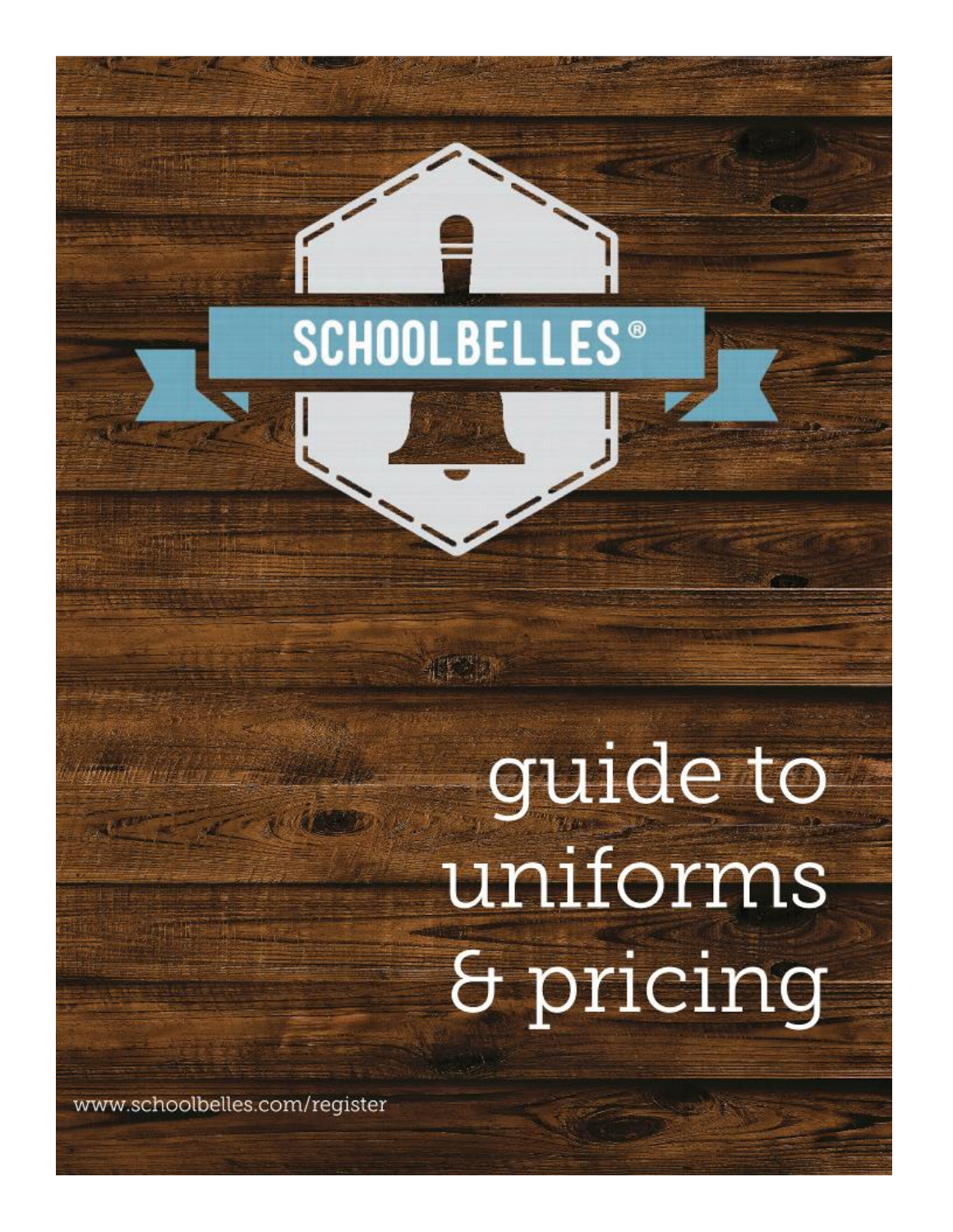| <b>Girls Program</b> |                                    | Use your school code $\underline{s}2559$<br>For online shopping | ST. MARTIN DE PORRES HIGH SCHOOL                                                    |
|----------------------|------------------------------------|-----------------------------------------------------------------|-------------------------------------------------------------------------------------|
| Grades 9-12          |                                    |                                                                 | Cleveland, OH                                                                       |
| Grades Skirts        |                                    |                                                                 | <b>Price Range</b>                                                                  |
| $9 - 12$             | 3521                               | <b>Two Kick Pleated Skirt</b>                                   | \$51.95 - \$61.95                                                                   |
| $9 - 12$             | 3525                               | Wrap Around Kilt Skirt                                          | $$56.95 - $66.95$                                                                   |
|                      |                                    | <b>Color: Grey/Navy Polyester Plaid-933</b>                     |                                                                                     |
| Grades               | <b>Embroidered Blouses</b>         |                                                                 | <b>Price Range</b>                                                                  |
| $9 - 12$             | 1770                               | <b>Traditional Oxford, SS</b>                                   | \$28.90 - \$34.90                                                                   |
| $9 - 12$             | 1771                               | <b>Traditional Oxford, LS</b>                                   | \$30.90 - \$36.90                                                                   |
|                      |                                    |                                                                 | Colors: Light Blue with School Monogram-12/7070, White with School Monogram-17/7070 |
| $9 - 12$             | 1775                               | A+ SS Feminine Pinpoint Oxford                                  | \$30.90 - \$36.90                                                                   |
| $9 - 12$             | 1776                               | A+ LS Feminine Pinpoint Oxford                                  | \$33.90 - \$39.90                                                                   |
|                      |                                    | Color: White with School Monogram-17/7070                       |                                                                                     |
| <b>Grades Ties</b>   |                                    |                                                                 | <b>Price Range</b>                                                                  |
| $9 - 12$             | 4827                               | Four in Hand Tie                                                | $$12.25 - $12.25$                                                                   |
| $9 - 12$             | 4890                               | Pre-Tied Tie                                                    | $$12.25 - $12.25$                                                                   |
|                      |                                    | <b>Color: Grey/Navy Polyester Plaid-933</b>                     |                                                                                     |
| <b>Grades</b>        | <u>Slacks</u>                      |                                                                 | <b>Price Range</b>                                                                  |
| $9 - 12$             | 3258                               | Premium Micro Suede Twill                                       | \$31.95 - \$36.95                                                                   |
|                      |                                    | <b>Color: Black Cotton Blend-202</b>                            |                                                                                     |
| $9 - 12$             | 3264                               | <b>Brushed Twill Straight Leg Pant</b>                          | $$28.75 - $35.75$                                                                   |
|                      |                                    | <b>Color: Black Brushed Twill-1022</b>                          |                                                                                     |
| $9 - 12$             | 3266                               | <b>Classic Pleated Pant</b>                                     | $$25.95 - $30.95$                                                                   |
|                      |                                    | Colors: Grey-21, Black-22                                       |                                                                                     |
| $9 - 12$             | 8263                               | Classroom Stretch Narrow Leg Pant                               | $$23.50 - $31.50$                                                                   |
|                      |                                    | Colors: Slate-0004, Black-22                                    |                                                                                     |
| $9 - 12$             | 3244                               | <b>Brushed Twill Straight Leg Pant</b>                          | $$28.95 - $35.95$                                                                   |
| 9 - 12               | 8364                               | Classroom Flare Leg Pant                                        | \$23.50 - \$31.50                                                                   |
|                      |                                    | <b>Color: Black-22</b>                                          |                                                                                     |
|                      | <b>Grades Embroidered Sweaters</b> |                                                                 | <b>Price Range</b>                                                                  |
| $9 - 12$             | 8912                               | Classroom Cardigan Sweater                                      | \$37.45 - \$43.45                                                                   |
| $9 - 12$             | 8994                               | <b>Classroom Sweater Vest</b>                                   | $$31.45 - $37.45$                                                                   |
|                      |                                    | Color: Black with School Monogram-22/7070                       |                                                                                     |
|                      | <b>Grades Gym Wear</b>             |                                                                 | <b>Price Range</b>                                                                  |
| $10 - 10$            | 2037                               | Closed Mesh Short 9" Inseam                                     | \$20.50 - \$22.70                                                                   |
| $10 - 10$            | 2067                               | Closed Hole Micromesh Short                                     | \$18.70 - \$19.70                                                                   |
|                      |                                    | Color: Navy with School Logo-15/7070                            |                                                                                     |

Register on-line at [www.schoolbelles.com/register](http://www.schoolbelles.com/register) to receive sales and promotions.

| Colors for<br>School | Visit us online and view our selection of<br>shoes, backpacks, lunch bags & colorful accessories! |  |
|----------------------|---------------------------------------------------------------------------------------------------|--|
| s2559                | <b>Girls Hosiery/Socks: Black-22</b>                                                              |  |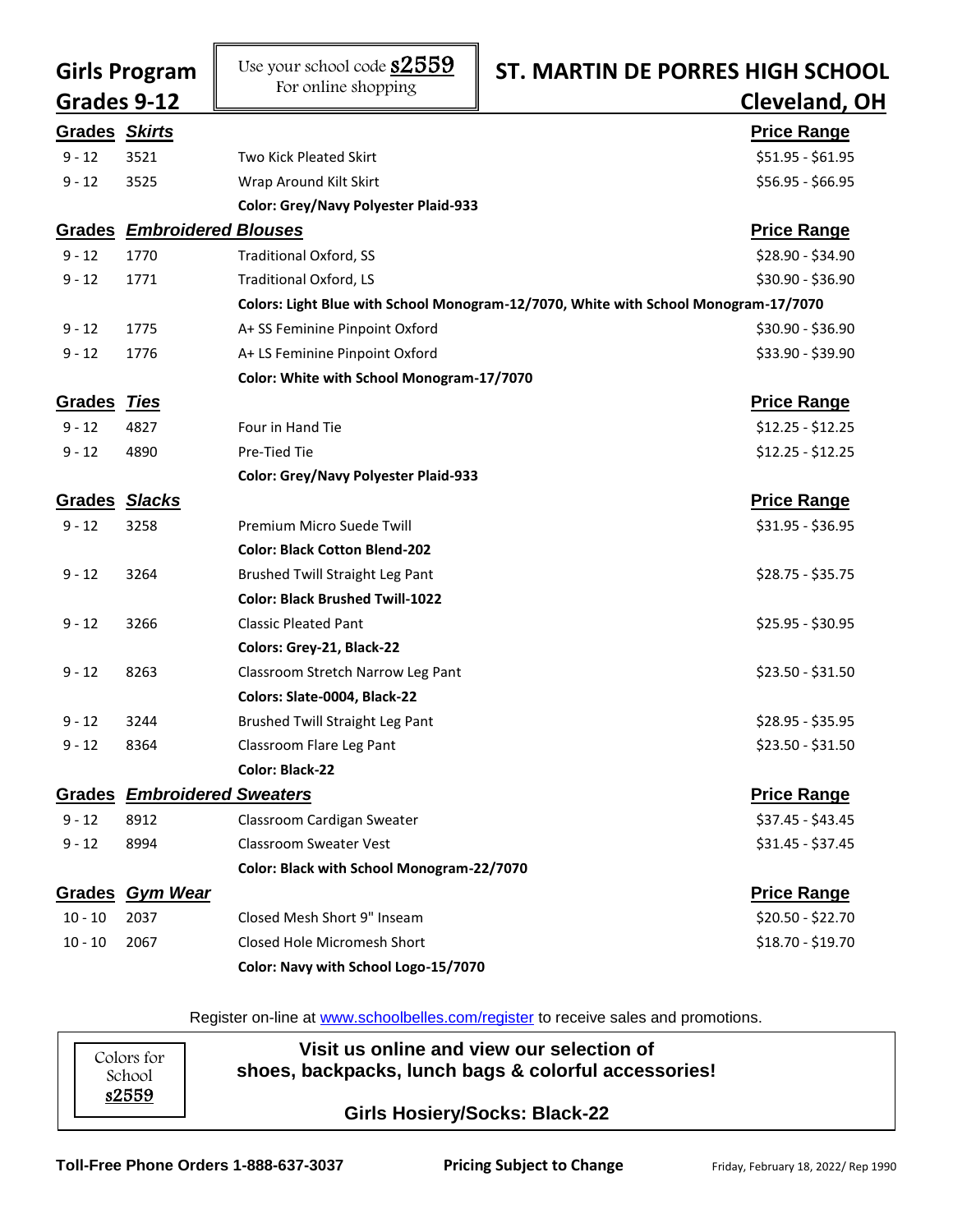| <b>Boys Program</b><br>Grades 9-12 |                                    | Use your school code <b>S2559</b><br>For online shopping | <b>ST. MARTIN DE PORRES HIGH SCHOOL</b><br><b>Cleveland, OH</b>                     |  |
|------------------------------------|------------------------------------|----------------------------------------------------------|-------------------------------------------------------------------------------------|--|
|                                    | <b>Grades Trousers</b>             |                                                          | <b>Price Range</b>                                                                  |  |
| $9 - 12$                           | 5208                               | Classic Chino                                            | $$26.50 - $33.95$                                                                   |  |
|                                    |                                    | Colors: Grey-21, Black-22                                |                                                                                     |  |
| $9 - 12$                           | 8321                               | Tri-Blend Straight Leg Pant                              | $$23.95 - $36.95$                                                                   |  |
|                                    |                                    | <b>Color: Dark Grey Flannel-822</b>                      |                                                                                     |  |
|                                    | <b>Grades Embroidered Shirts</b>   |                                                          | <b>Price Range</b>                                                                  |  |
| $9 - 12$                           | 5760                               | <b>Traditional Oxford, SS</b>                            | \$28.90 - \$34.90                                                                   |  |
| $9 - 12$                           | 5761                               | <b>Traditional Oxford, LS</b>                            | \$30.90 - \$37.90                                                                   |  |
|                                    |                                    |                                                          | Colors: Light Blue with School Monogram-12/7070, White with School Monogram-17/7070 |  |
| $9 - 12$                           | 5775                               | A+ SS Pinpoint Oxford                                    | $$30.90 - $35.90$                                                                   |  |
| $9 - 12$                           | 5776                               | A+ LS Pinpoint Oxford                                    | \$32.90 - \$37.90                                                                   |  |
|                                    |                                    | Color: White with School Monogram-17/7070                |                                                                                     |  |
| <b>Grades Ties</b>                 |                                    |                                                          | <b>Price Range</b>                                                                  |  |
| $9 - 12$                           | 4825                               | Plaid Bow Tie                                            | $$16.50 - $16.50$                                                                   |  |
| $9 - 12$                           | 4827                               | Four in Hand Tie                                         | $$12.25 - $12.25$                                                                   |  |
| $9 - 12$                           | 4890                               | Pre-Tied Tie                                             | $$12.25 - $12.25$                                                                   |  |
|                                    |                                    | <b>Color: Grey/Navy Polyester Plaid-933</b>              |                                                                                     |  |
|                                    | <b>Grades Embroidered Sweaters</b> |                                                          | <b>Price Range</b>                                                                  |  |
| $9 - 12$                           | 8912                               | Classroom Cardigan Sweater                               | \$37.45 - \$43.45                                                                   |  |
| $9 - 12$                           | 8994                               | <b>Classroom Sweater Vest</b>                            | $$31.45 - $37.45$                                                                   |  |
|                                    |                                    | Color: Black with School Monogram-22/7070                |                                                                                     |  |
|                                    | Grades Gym Wear                    |                                                          | <b>Price Range</b>                                                                  |  |
| $10 - 10$                          | 2037                               | Closed Mesh Short 9" Inseam                              | \$20.50 - \$22.70                                                                   |  |
| $10 - 10$                          | 2067                               | Closed Hole Micromesh Short                              | \$18.70 - \$19.70                                                                   |  |

 $\overline{\mathbf{u}}$ 

**Color: Navy with School Logo-15/7070**